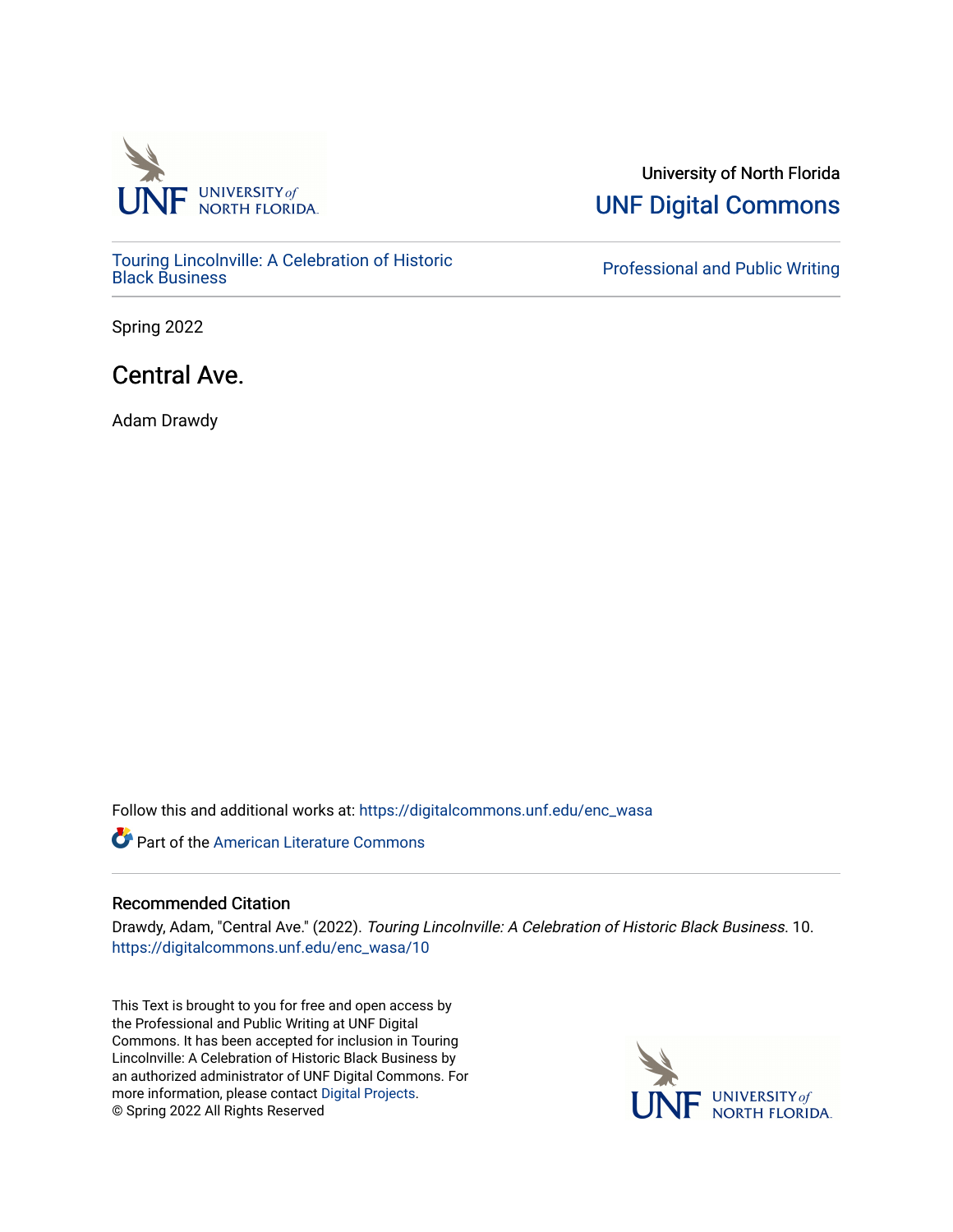## Central Ave.

Adam Drawdy

I thought it would be interesting to try and recreate how business owners acted or talked to each other during this era. Mainly looking at how neighboring businesses would interact with each other and how they develop their relationships.

It was an early Monday morning, and you could tell that everyone was still reeling from the weekend. I saw my two neighbors this morning just like I do every morning. Ol Bill and Arnold are always getting into something trying to get the community together. You could not get Arnold and Bill away from each other no matter how hard you try. Before I get too far ahead of myself my name is Julia Whitley. I am the owner and operator of a candy store right on Central Ave. Right on the same street, Bill and Arnold also have their respective businesses. Over at 98 Central, that is where Bill's establishment is and over on 100 Central is good old Arnold. I overheard them talking about trying to put something together for their residents over at the Old Folks Community home. Bill is the boss over there. Arnold is the head man over at the St. Johns County Community House, so they were talking about merging the two together to have a big party of some sorts. Well, here they come now, and I have just enough time to ask what is going on with it before I open.

Julia: Good Morning you guys! How are you doing on this fine Monday Morning. Bill: Not today, Julia

Arnold: Not today, Julia.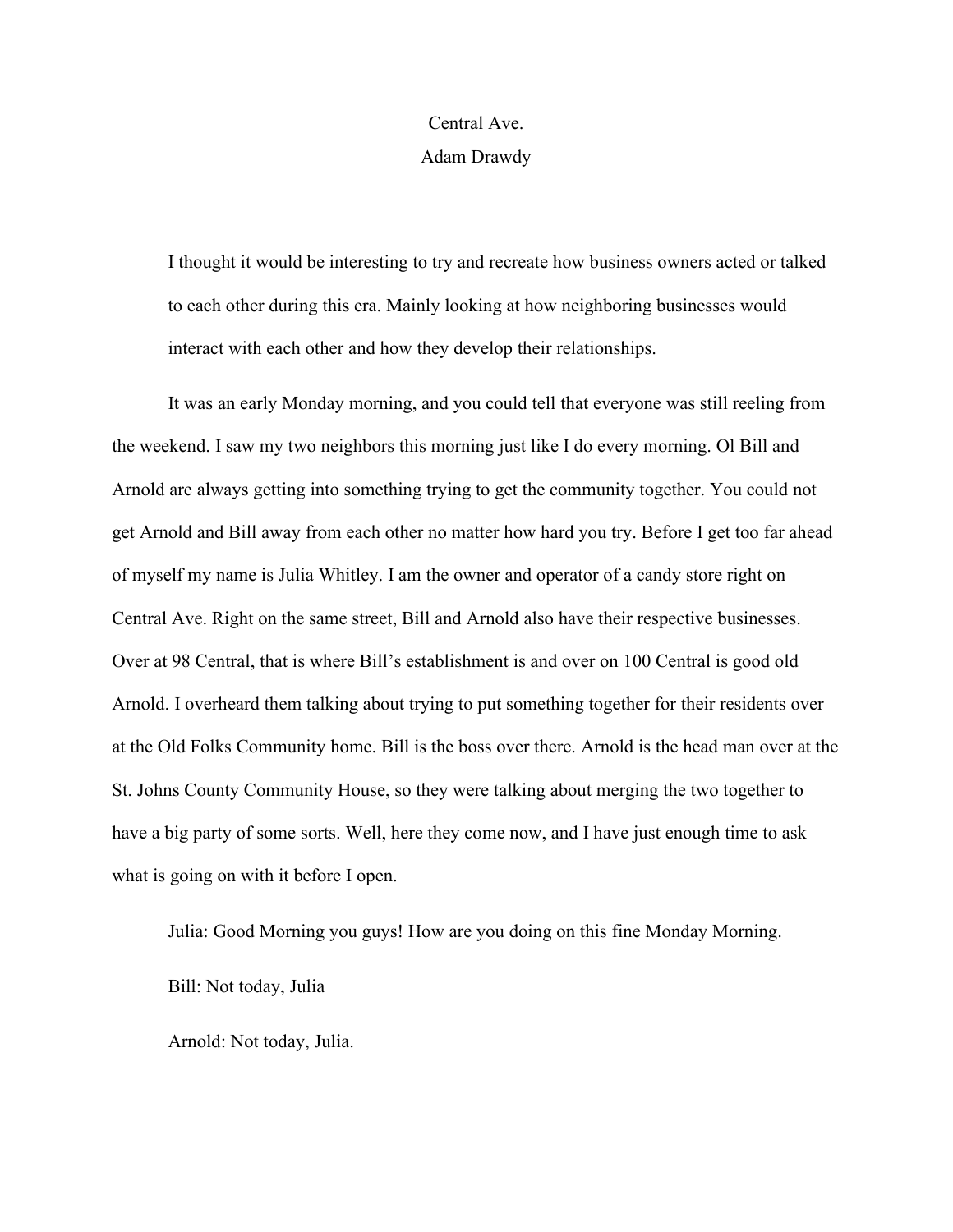Julia: Oh come on, why do not you come into the candy store and grab something for your sweet tooth!

Arnold: Julia you know I love those sweets, but not at eight o'clock in the morning.

Bill: I could not even think about eating a chocolate bar right now, I can only think about the coffee that is waiting for me in my office. You could say last night was a little rough.

Julia: If you have got a minute, I already got a pot goin and it will only take a minute before it is done. Why don't both of you come on in?

Arnold: Julia we really do not got the ti-

Julia: Nonsense come on.

Julia walked on into her store and Bill and Arnold were surely reluctant to do the same. They decided to go ahead and go on in, but not before Bill noticed the one thing that irks him about Ol Julia. It is Monday morning, which for most people is just the start of the week. But over here on Central Ave. It is also trash day. Bill cannot stand it when he has people walking in and out of his business establishment with the smell of week-old coffee grounds filling the air. Bill has made it a point to let Julia know that it bothers him, but she does not seem to care.

Julia: How do you guys want it, black as usual?

Bill and Arnold together: yep

Julia: So I overheard you guys talking about planning something up for the community, something like a party I hear.

Arnold: Yes, we briefly talked about trying to put something together, you have any grand ideas, Julia?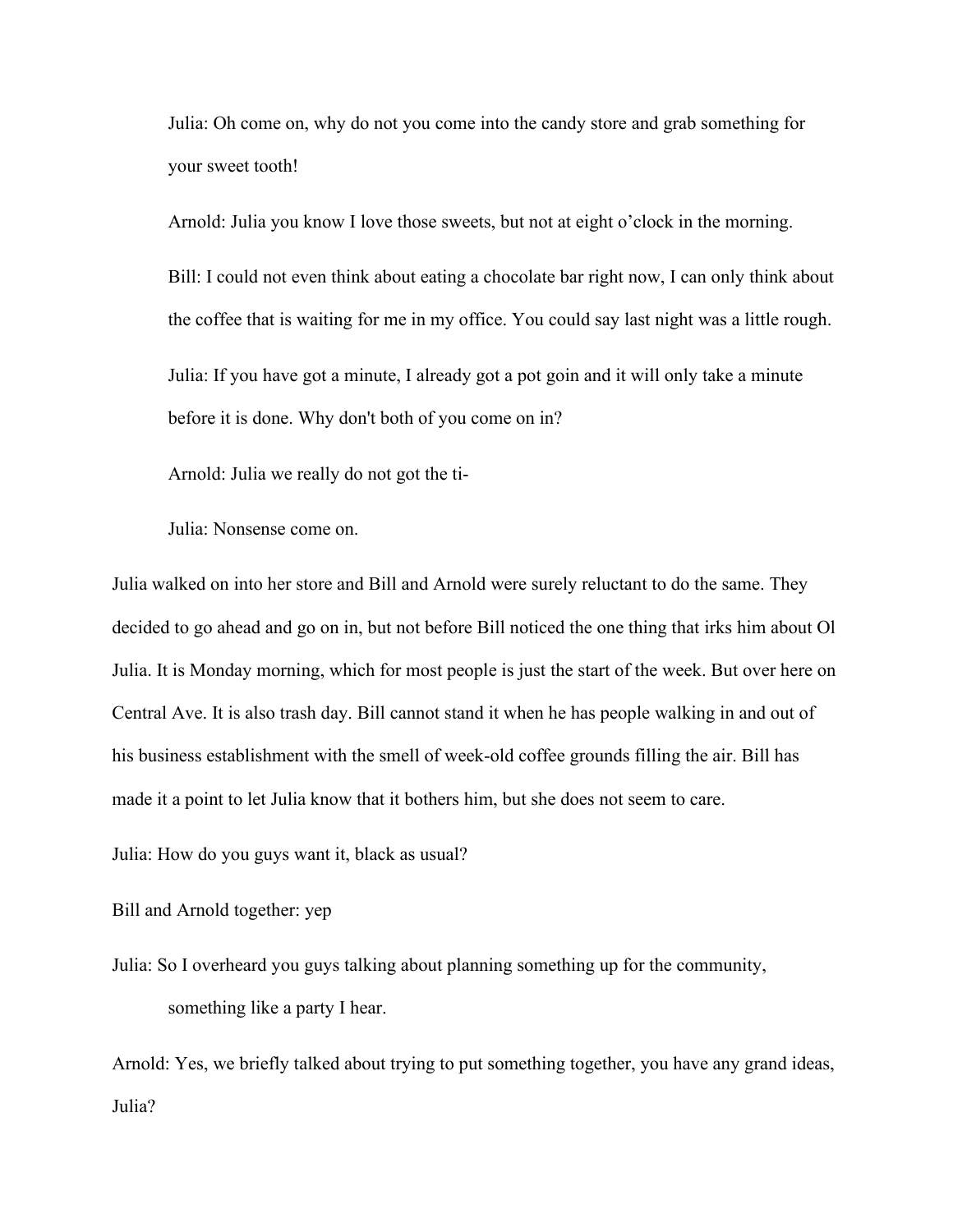Julia: Of course, I do, look around you. I can provide all the snacks and candy you need.

Bill: I do not think that it is really that kind of party.

Bill: I got a proposition for you Julia. How about if you do not forget to put your trash out on the curb for the next two weeks, you can provide some snacks and candy for our little get-together.

Julia: Oh shoot, was trash day today?

Bill: It has only ever been Monday Julia, every week same day same time same place.

Julia: Well of course I will remember now (She did in fact not remember)! This is so exciting thanks you guys!

Bill and Arnold quickly finished their coffees to thank Julia and headed to work. The day for Bill and Arnold was like any other, sitting behind their respective desks making phone calls to important people doing important things at important times. It was like any other Monday for Bill and Arnold; it was the opposite for Julia. Now knowing the news of this party, she is going to have to make sure everything is perfect. Julia knows that Bill and Arnold might not notice some flaws in her presentations of candy and snacks. But other people will for sure! Throughout the day the only thing Julia could do was think about this party and plan. As the day seemed to drag on for Julia, it went by in the blink of an eye for Bill and Arnold. These two were surprised to see Julia waiting outside her candy store once again just like this morning.

Julia: Hey Guys! Did you have a fantastic Monday?

Arnold: Just like any other Monday, nothing special

Bill: Yep, same here nothing special. Hey Julia, where did your trash go, the trash guys already came through by the time you put it out this morning?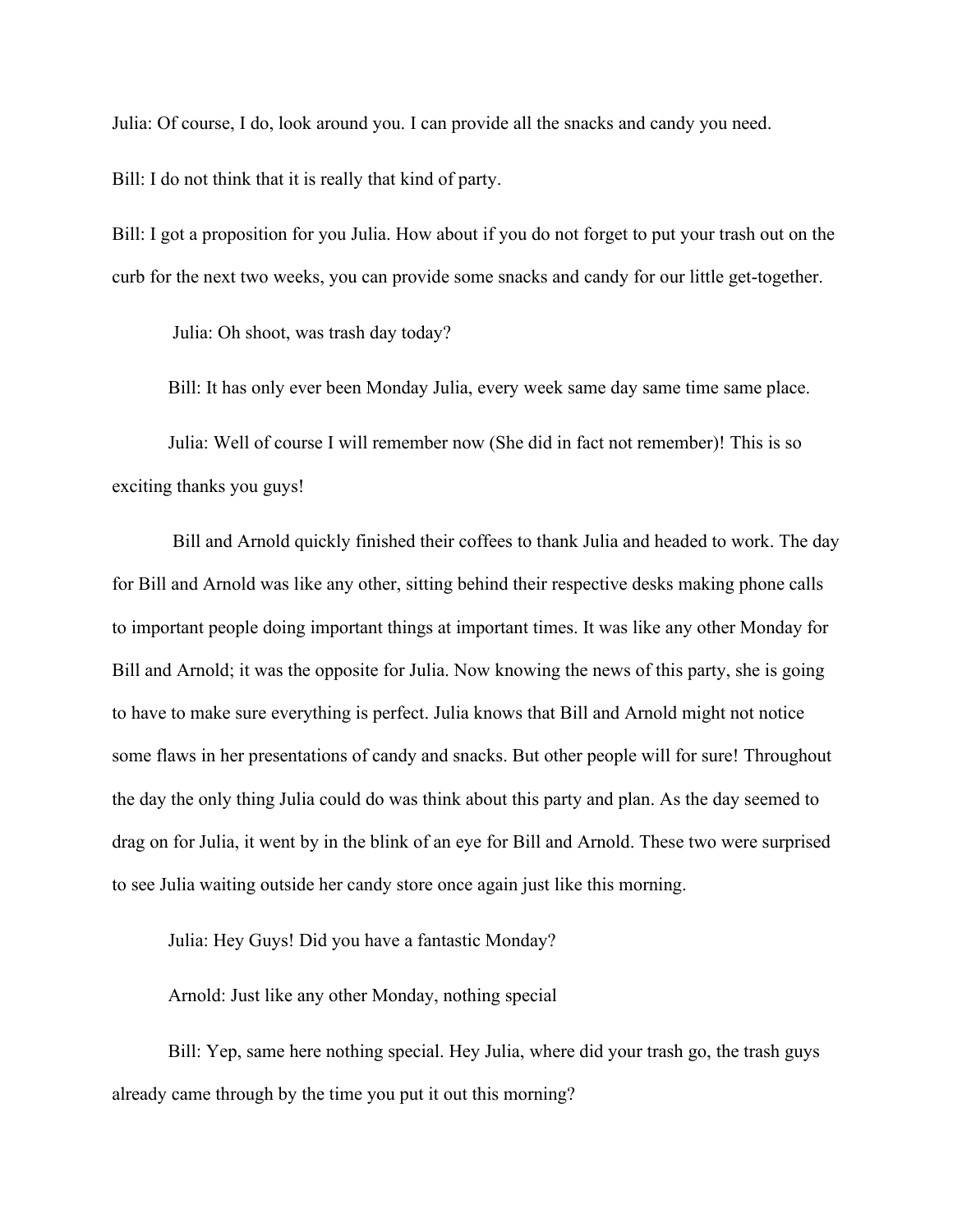Julia: Oh, you know, I know people in high places.

Arnold: What?

Julia: I went down earlier today to one of my friends' businesses and asked for a favor. He will never say no to chocolate, so it was easy to get something I wanted.

Bill: That is pretty smart Julia did not think you had it in ya.

Julia: Hey! That is not very nice, I told you I would keep up my end of the bargain and this time next week I will do it again!

Arnold: Well I would hope so Julia, it is something everyone else in the city does.

Julia: I know I know, but can you just be happy for me, please?

Bill and Arnold: Okay, but if you forget about it come next week, the deal is off.

Julia: No Problem, won't happen!

The rest of the week went on like any other. Mundane routines followed by mundane routines. Come Monday Morning the following week, Julia can hardly contain herself. This is the day. She waits for Bill and Arnold to show up to show them that she has met their demands and she is now a member of this "party committee". She looks at the clock on her wall that is shaped like a peppermint. "Well, that is odd Bill and Arnold are never this late. In fact, since I have been here, they have NEVER been late. What is going on? She waited and waited outside on the sidewalk in front of her candy store like she has done repeatedly. No bill. No Arnold. By lunchtime people started to worry, everyone on Central couldn't believe it. What was Julia to do, just what happened to those two?